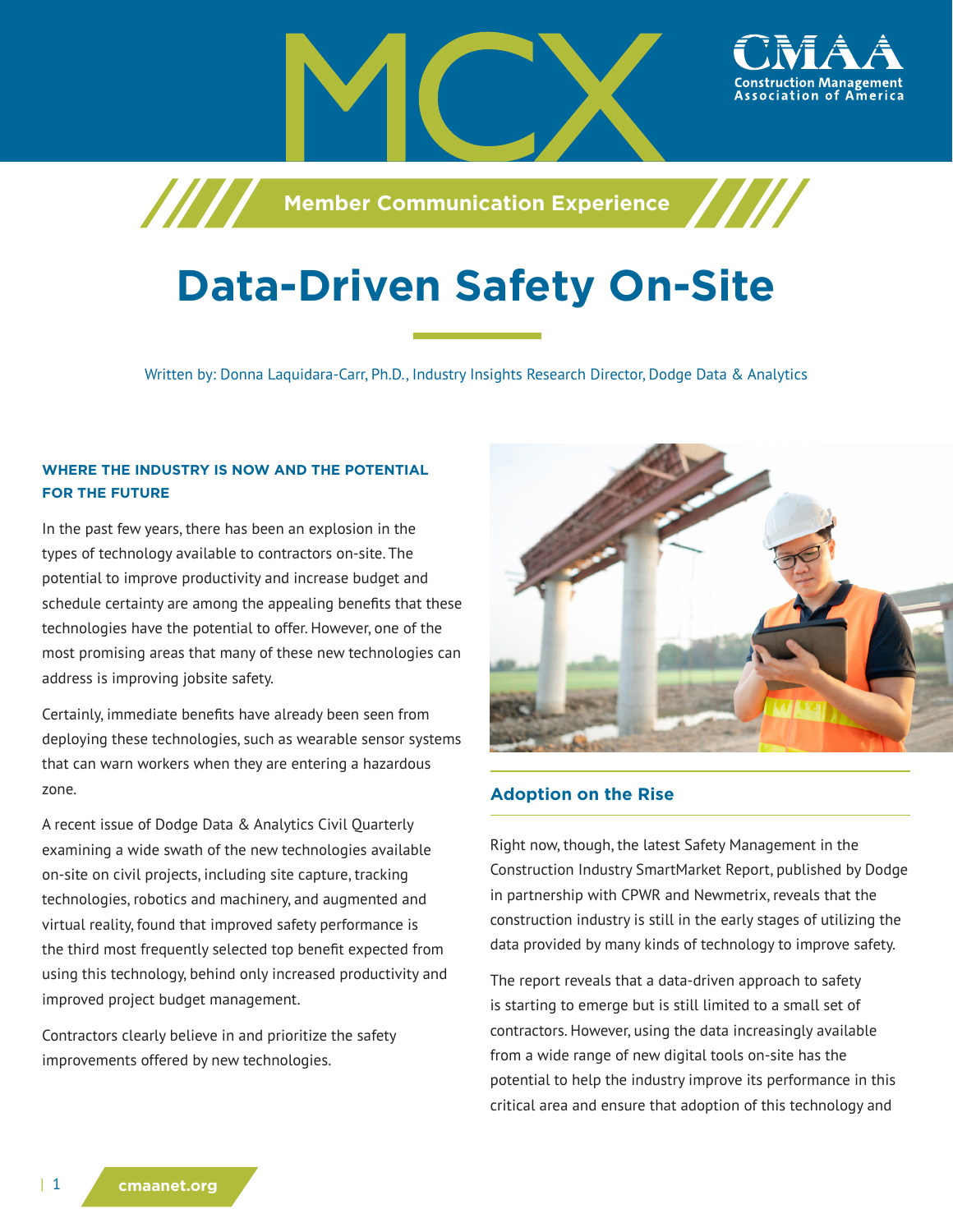tracking this data provides real advantages for the construction industry.

**Top Technologies That Contractors Believe** Will Positively Impact Worker Health & Safety (Selected In the Top Three)



As shown in Figure 1, according to the study released in the SmartMarket Report, predictive analytics is among the top three new technologies that contractors believe will positively impact worker health and safety.

However, only 10% of contractors in the study report that they are currently using these tools. Notably, though, over half of those who are using predictive analytics report that they are using them frequently, which suggests that they are finding them useful enough to engage with on a regular basis.

#### **Using Predictive Analytics**

For predictive analytics to be useful, though, it requires a lot of clean, comparable, up-to-date and accurate data on factors impacting safety on projects. This is not only a challenge for many contractors, but it is also one that many are not even considering yet. The study reveals that only 19% of contractors believe that making better use of the projects and safety data they collect is an important way to improve their existing safety programs, and only 21% believe that the use of predictive analytics is an essential element of a world-class safety program.

This suggests that many in the industry are not yet considering the use of data to improve their safety programs, other than those on the leading edge of adoption of this approach.

Part of the challenge is that the rapid growth in technologies

to be used on-site has led to a "wild west" in terms of adoption, with lots of contractors exploring different options that suit their needs, but little overall uniformity in the types of data gathered on jobsites.

### **Growing Options**

As technology adoption continues to grow though, the use of tools that can gather the type of data needed for predictive analytics, such as sensors and Internet of Things (IoT) devices and reality capture tools, will likely grow as well, leading to more standardized forms of data being more accessible to a wider range of contractors.

One example of a set of tools that are seeing increasing adoption on jobsites that will help contractors seeking to have more data-driven safety programs are reality capture tools. The most recent edition of the Civil Quarterly has data from a recent study with civil contractors that shows that drones and aerial mapping are already used by over 50% of civil contractors and digital cameras are used by 42% while project site webcams are used by 22%.

All of these can provide data that can be used to improve safety immediately on-site, and that have the potential to be compared across sites to help encourage a broader understanding of safety across the organization. Already, 31% of civil contractors report that they use reality capture tools for on-site safety preparation and management, and nearly half of those using reality capture tech (46%) report that improved safety is one of the top benefits they achieve from the use of these tools.

#### **The Future of Jobsite Safety**

The findings of all these recent studies by Dodge suggest the industry is just beginning to see the safety benefits of using new, on-site technologies and predictive analytics. It will be interesting to see how contractors use this technology and the data it delivers to improve safety in the future. And to see which technologies see mass adoption and use from general contractors, especially if things begin to pick up in the new  $vear.$